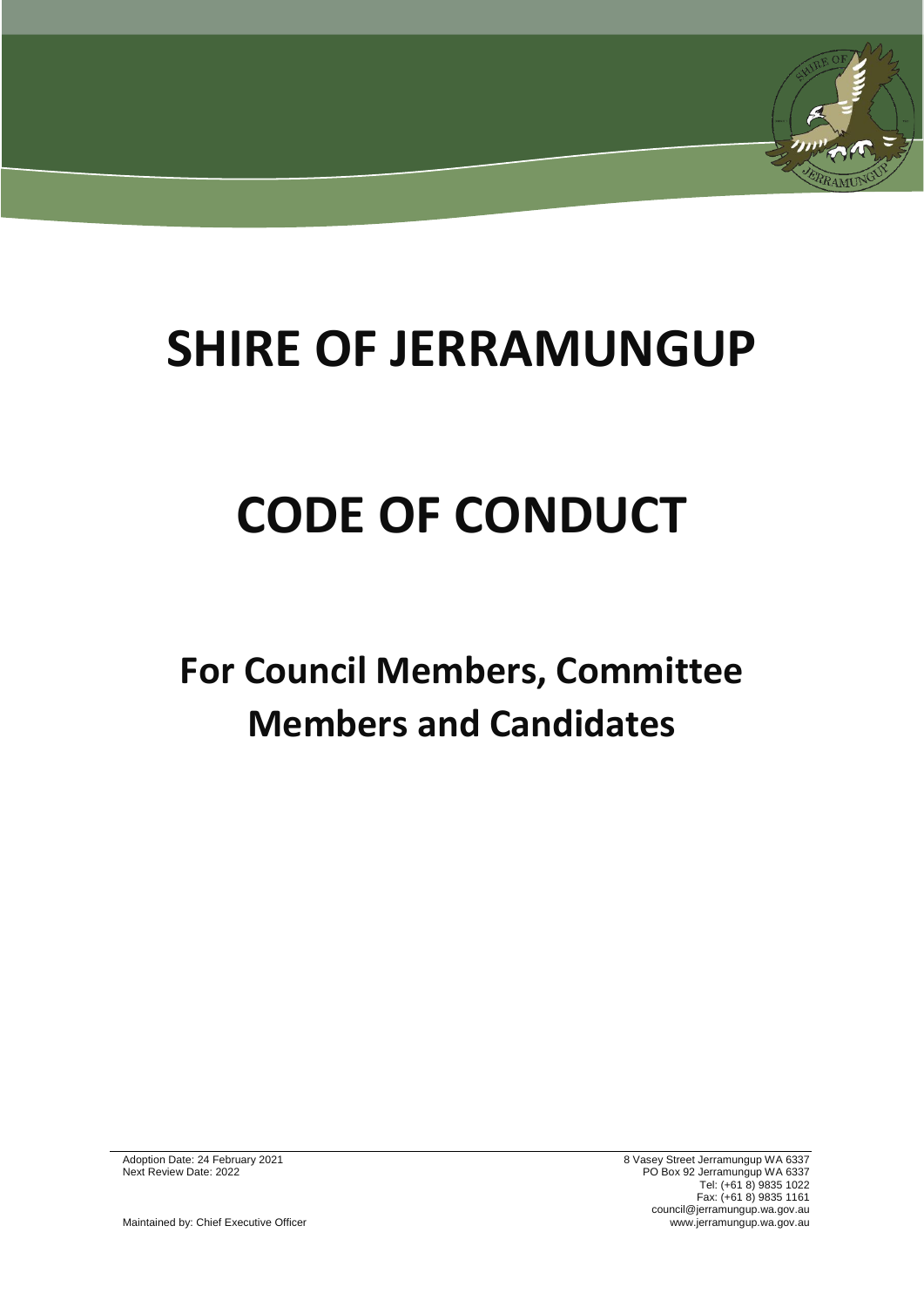# **Division 1 — Preliminary provisions**

# **1. Citation**

This is the *Shire of Jerramungup* Code of Conduct for Council Members, Committee Members and Candidates.

#### **2. Terms used**

 $(1)$  In this code  $-$ 

*Act* means the *Local Government Act 1995*;

*candidate* means a candidate for election as a council member;

*complaint* means a complaint made under clause 11(1);

*publish* includes to publish on a social media platform.

(2) Other terms used in this code that are also used in the Act have the same meaning as they have in the Act, unless the contrary intention appears.

#### **Division 2 — General principles**

# **3. Overview of Division**

This Division sets out general principles to guide the behaviour of council members, committee members and candidates.

#### **4. Personal integrity**

- (1) A council member, committee member or candidate should
	- (a) act with reasonable care and diligence; and
	- (b) act with honesty and integrity; and
	- (c) act lawfully; and
	- (d) identify and appropriately manage any conflict of interest; and
	- (e) avoid damage to the reputation of the local government.
- (2) A council member or committee member should
	- (a) act in accordance with the trust placed in council members and committee members; and
	- (b) participate in decision-making in an honest, fair, impartial and timely manner; and
	- (c) actively seek out and engage in training and development opportunities to improve the performance of their role; and
	- (d) attend and participate in briefings, workshops and training sessions provided or arranged by the local government in relation to the performance of their role.

#### **5. Relationship with others**

- (1) A council member, committee member or candidate should
	- (a) treat others with respect, courtesy and fairness; and
	- (b) respect and value diversity in the community.
- (2) A council member or committee member should maintain and contribute to a harmonious, safe and productive work environment.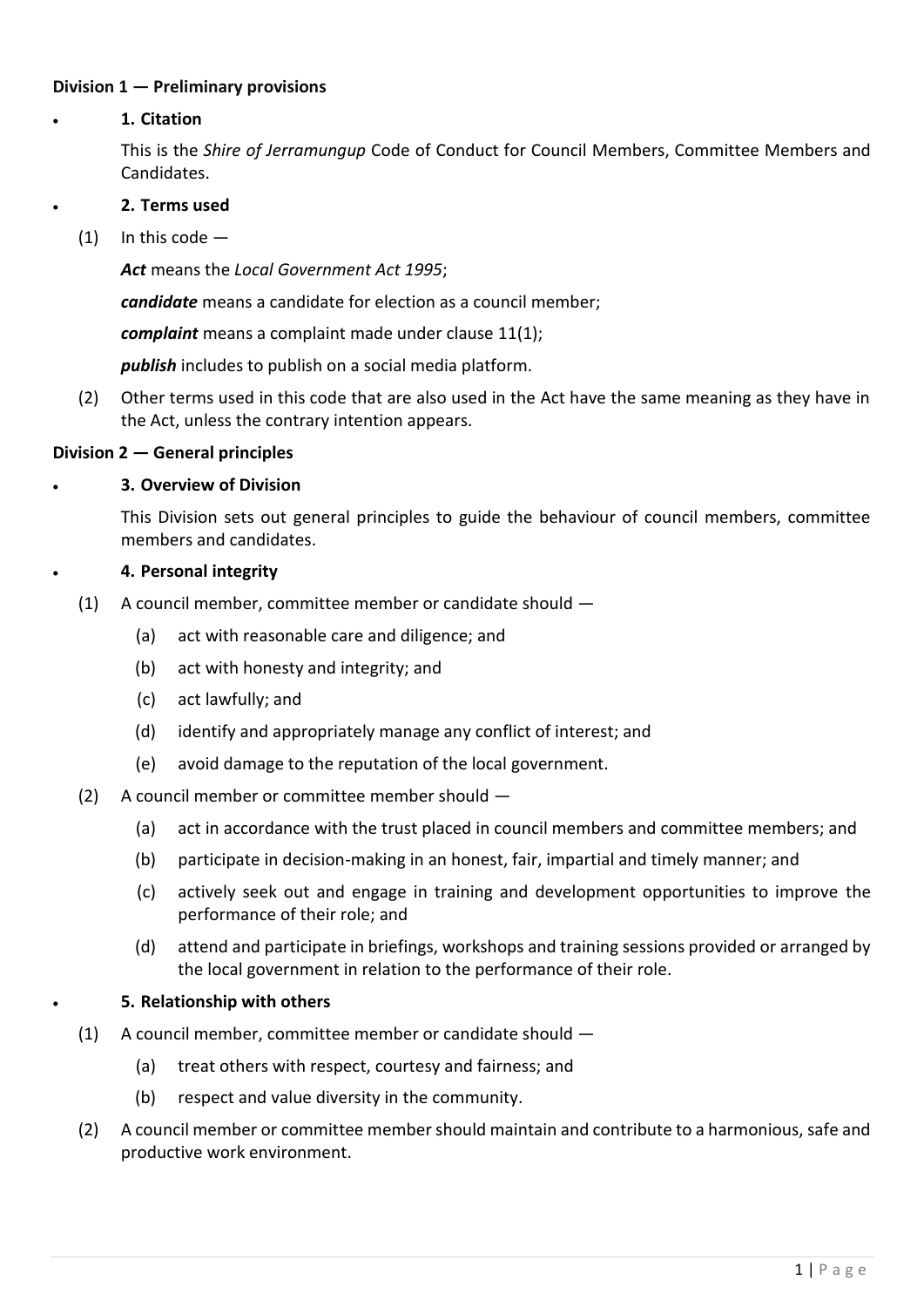# **6. Accountability**

A council member or committee member should —

- (a) base decisions on relevant and factually correct information; and
- (b) make decisions on merit, in the public interest and in accordance with statutory obligations and principles of good governance and procedural fairness; and
- (c) read all agenda papers given to them in relation to council or committee meetings; and
- (d) be open and accountable to, and represent, the community in the district.

#### **Division 3 — Behaviour**

#### **7. Overview of Division**

This Division sets out —

- (a) requirements relating to the behaviour of council members, committee members and candidates; and
- (b) the mechanism for dealing with alleged breaches of those requirements.

# **8. Personal integrity**

- (1) A council member, committee member or candidate
	- (a) must ensure that their use of social media and other forms of communication complies with this code; and
	- (b) must only publish material that is factually correct.

# (2) A council member or committee member —

- (a) must not be impaired by alcohol or drugs in the performance of their official duties; and
- (b) must comply with all policies, procedures and resolutions of the local government.

#### **9. Relationship with others**

A council member, committee member or candidate —

- (a) must not bully or harass another person in any way; and
- (b) must deal with the media in a positive and appropriate manner and in accordance with any relevant policy of the local government; and
- (c) must not use offensive or derogatory language when referring to another person; and
- (d) must not disparage the character of another council member, committee member or candidate or a local government employee in connection with the performance of their official duties; and
- (e) must not impute dishonest or unethical motives to another council member, committee member or candidate or a local government employee in connection with the performance of their official duties.

#### **10. Council or committee meetings**

When attending a council or committee meeting, a council member, committee member or candidate —

- (a) must not act in an abusive or threatening manner towards another person; and
- (b) must not make a statement that the member or candidate knows, or could reasonably be expected to know, is false or misleading; and
- (c) must not repeatedly disrupt the meeting; and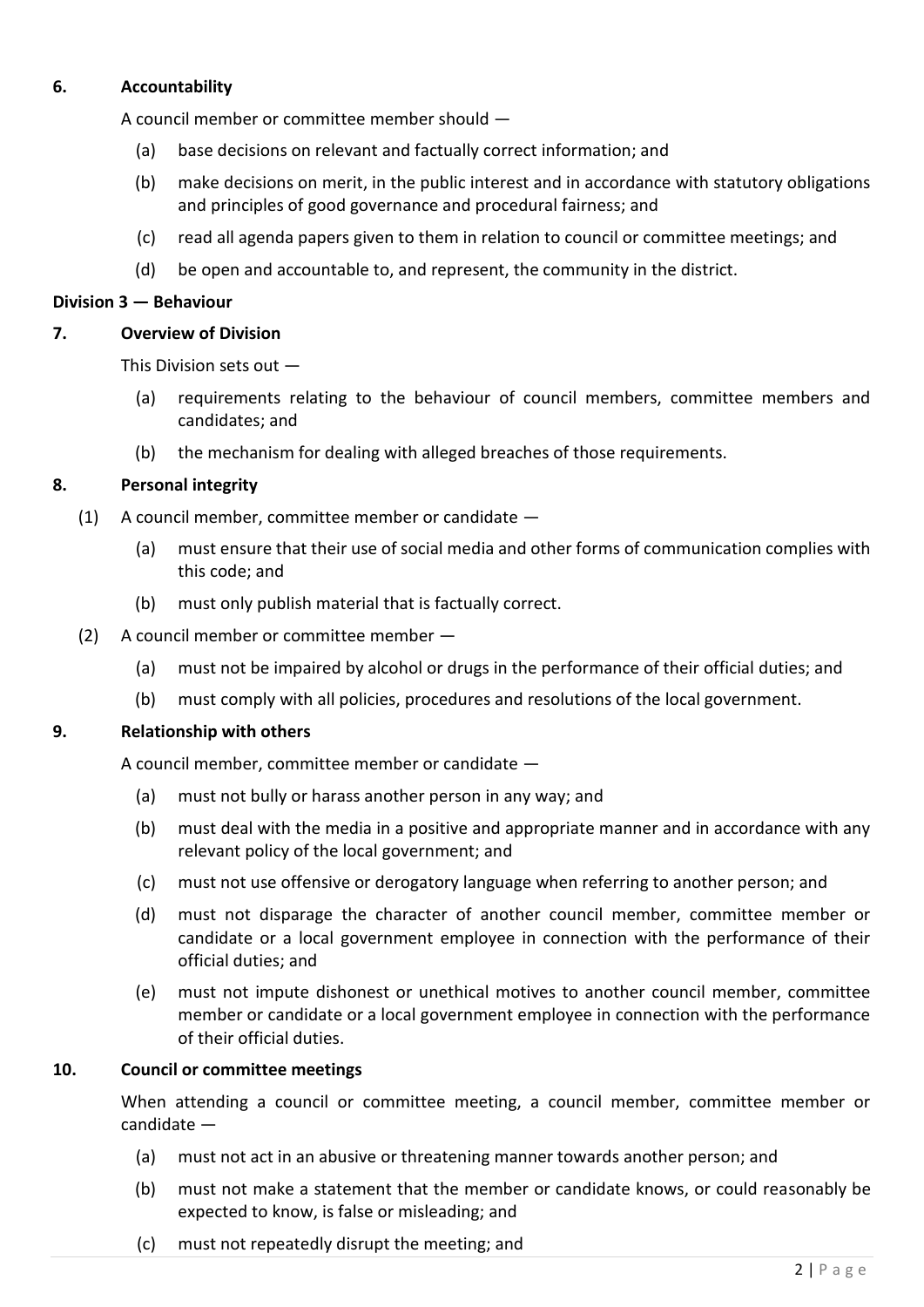- (d) must comply with any requirements of a local law of the local government relating to the procedures and conduct of council or committee meetings; and
- (e) must comply with any direction given by the person presiding at the meeting; and
- (f) must immediately cease to engage in any conduct that has been ruled out of order by the person presiding at the meeting.

# **11. Complaint about alleged breach**

- (1) A person may make a complaint, in accordance with subclause (2), alleging a breach of a requirement set out in this Division.
- (2) A complaint must be made
	- (a) in writing in the form approved by the local government; and
	- (b) to a person authorised under subclause (3); and
	- (c) within 1 month after the occurrence of the alleged breach.
- (3) The local government must, in writing, authorise 1 or more persons to receive complaints and withdrawals of complaints.

# **12. Dealing with complaint**

- (1) After considering a complaint, the local government must, unless it dismisses the complaint under clause 13 or the complaint is withdrawn under clause 14(1), make a finding as to whether the alleged breach the subject of the complaint has occurred.
- (2) Before making a finding in relation to the complaint, the local government must give the person to whom the complaint relates a reasonable opportunity to be heard.
- (3) A finding that the alleged breach has occurred must be based on evidence from which it may be concluded that it is more likely that the breach occurred than that it did not occur.
- (4) If the local government makes a finding that the alleged breach has occurred, the local government  $m$ ay  $-$ 
	- (a) take no further action; or
	- (b) prepare and implement a plan to address the behaviour of the person to whom the complaint relates.
- (5) When preparing a plan under subclause (4)(b), the local government must consult with the person to whom the complaint relates.
- (6) A plan under subclause (4)(b) may include a requirement for the person to whom the complaint relates to do 1 or more of the following —
	- (a) engage in mediation;
	- (b) undertake counselling;
	- (c) undertake training;
	- (d) take other action the local government considers appropriate.
- (7) If the local government makes a finding in relation to the complaint, the local government must give the complainant, and the person to whom the complaint relates, written notice of  $-$ 
	- (a) its finding and the reasons for its finding; and
	- (b) if its finding is that the alleged breach has occurred its decision under subclause (4).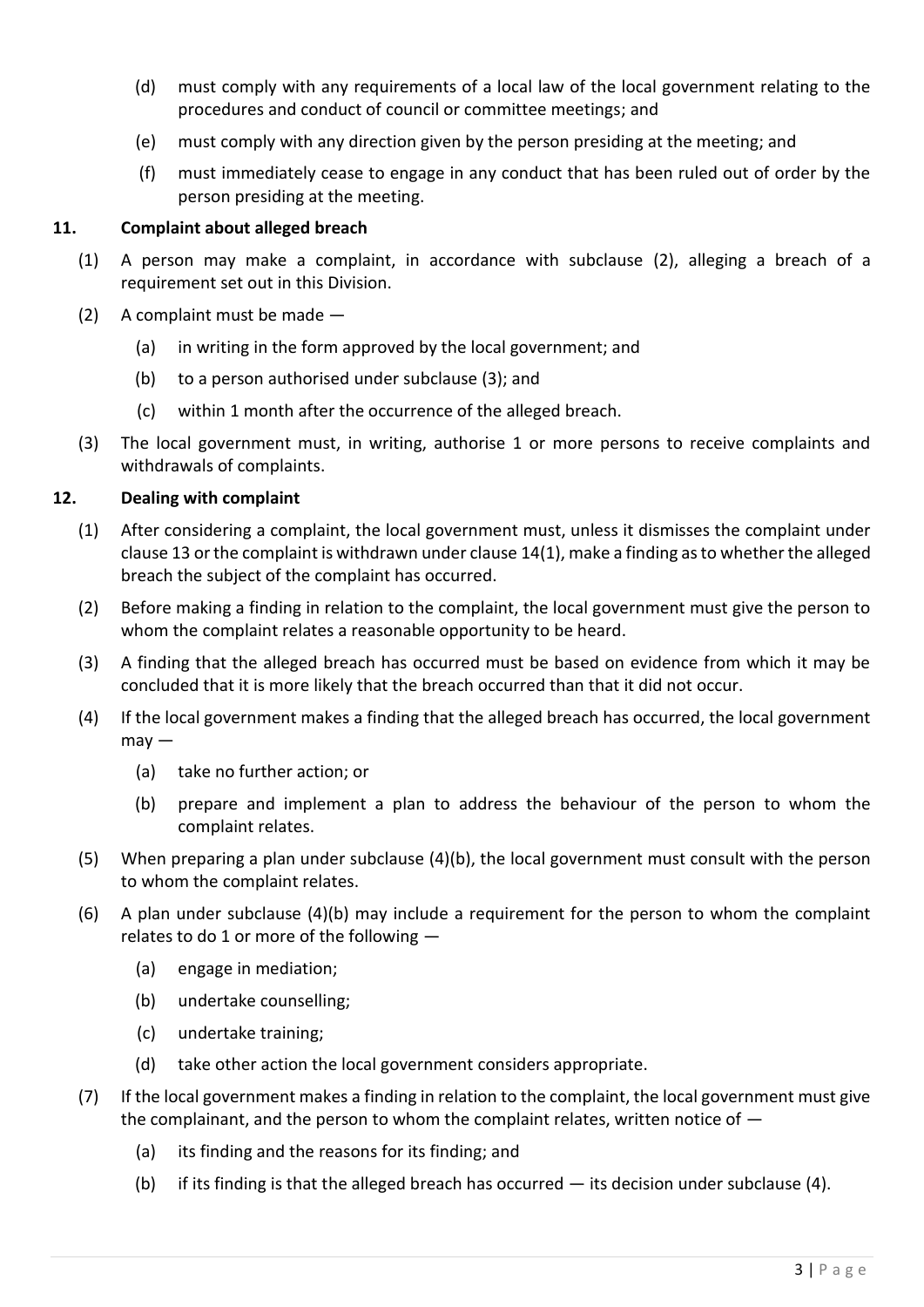# **13. Dismissal of complaint**

- (1) The local government must dismiss a complaint if it is satisfied that  $-$ 
	- (a) the behaviour to which the complaint relates occurred at a council or committee meeting; and
	- (b) either
		- (i) the behaviour was dealt with by the person presiding at the meeting; or
		- (ii) the person responsible for the behaviour has taken remedial action in accordance with a local law of the local government that deals with meeting procedures.
- (2) If the local government dismisses a complaint, the local government must give the complainant, and the person to whom the complaint relates, written notice of its decision and the reasons for its decision.

#### **14. Withdrawal of complaint**

- (1) A complainant may withdraw their complaint at any time before the local government makes a finding in relation to the complaint.
- (2) The withdrawal of a complaint must be  $-$ 
	- (a) in writing; and
	- (b) given to a person authorised under clause 11(3).

# **15. Other provisions about complaints**

- (1) A complaint about an alleged breach by a candidate cannot be dealt with by the local government unless the candidate has been elected as a council member.
- (2) The procedure for dealing with complaints may be determined by the local government to the extent that it is not provided for in this Division.

#### **Division 4 — Rules of conduct**

Notes for this Division:

- 1. Under section 5.105(1) of the Act a council member commits a minor breach if the council member contravenes a rule of conduct. This extends to the contravention of a rule of conduct that occurred when the council member was a candidate.
- 2. A minor breach is dealt with by a standards panel under section 5.110 of the Act.

#### **16. Overview of Division**

- (1) This Division sets out rules of conduct for council members and candidates.
- (2) A reference in this Division to a council member includes a council member when acting as a committee member.

#### **17. Misuse of local government resources**

 $(1)$  In this clause  $-$ 

*electoral purpose* means the purpose of persuading electors to vote in a particular way at an election, referendum or other poll held under the Act, the *Electoral Act 1907* or the *Commonwealth Electoral Act 1918*;

#### *resources of a local government* includes —

- (a) local government property; and
- (b) services provided, or paid for, by a local government.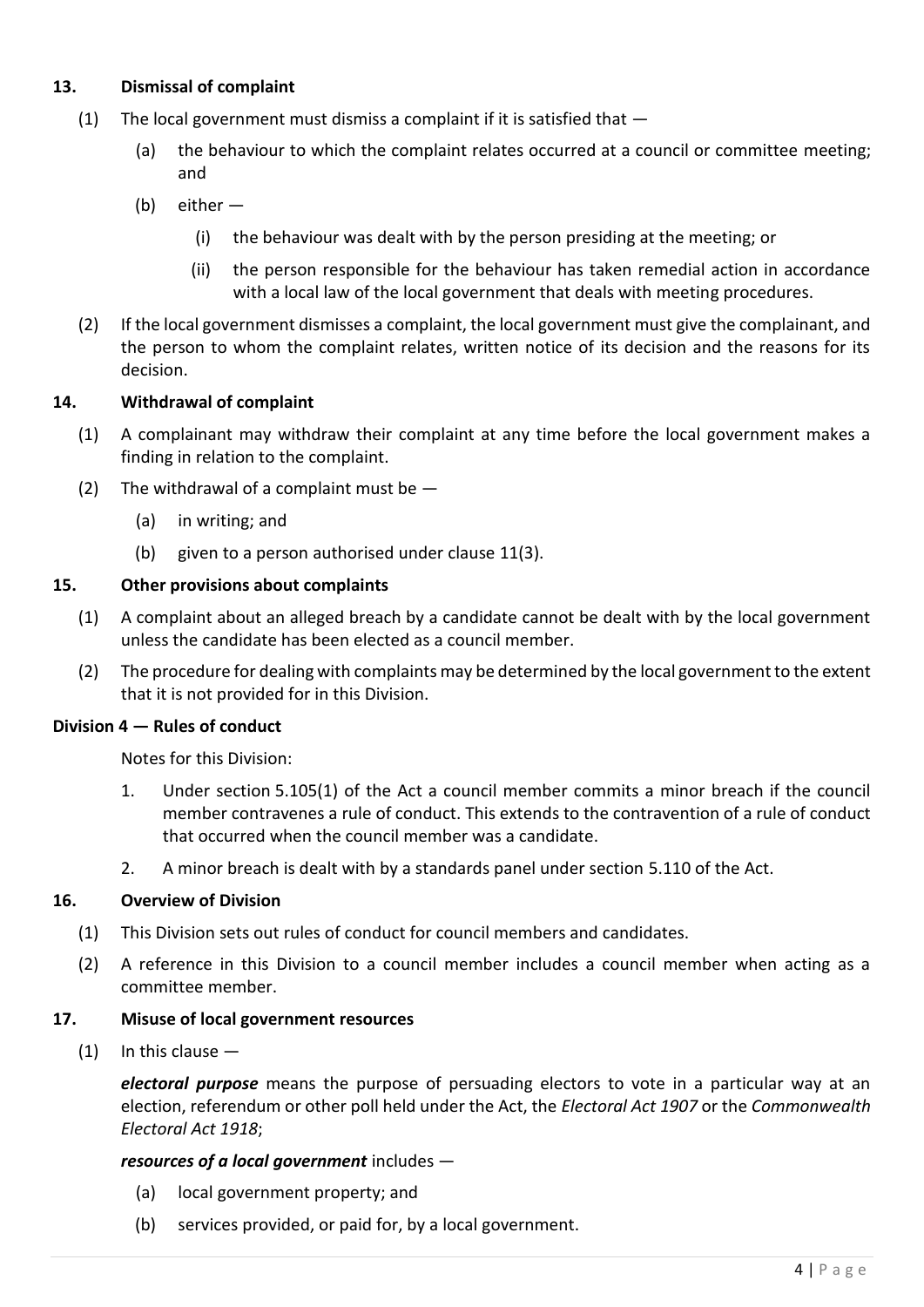(2) A council member must not, directly or indirectly, use the resources of a local government for an electoral purpose or other purpose unless authorised under the Act, or by the local government or the CEO, to use the resources for that purpose.

# **18. Securing personal advantage or disadvantaging others**

- (1) A council member must not make improper use of their office  $-$ 
	- (a) to gain, directly or indirectly, an advantage for the council member or any other person; or
	- (b) to cause detriment to the local government or any other person.
- (2) Subclause (1) does not apply to conduct that contravenes section 5.93 of the Act or *The Criminal Code* section 83.

# **19. Prohibition against involvement in administration**

- (1) A council member must not undertake a task that contributes to the administration of the local government unless authorised by the local government or the CEO to undertake that task.
- (2) Subclause (1) does not apply to anything that a council member does as part of the deliberations at a council or committee meeting.

# **20. Relationship with local government employees**

 $(1)$  In this clause  $-$ 

# *local government employee* means a person —

- (a) employed by a local government under section 5.36(1) of the Act; or
- (b) engaged by a local government under a contract for services.
- (2) A council member or candidate must not  $-$ 
	- (a) direct or attempt to direct a local government employee to do or not to do anything in their capacity as a local government employee; or
	- (b) attempt to influence, by means of a threat or the promise of a reward, the conduct of a local government employee in their capacity as a local government employee; or
	- (c) act in an abusive or threatening manner towards a local government employee.
- (3) Subclause (2)(a) does not apply to anything that a council member does as part of the deliberations at a council or committee meeting.
- (4) If a council member or candidate, in their capacity as a council member or candidate, is attending a council or committee meeting or other organised event (for example, a briefing or workshop), the council member or candidate must not orally, in writing or by any other means —
	- (a) make a statement that a local government employee is incompetent or dishonest; or
	- (b) use an offensive or objectionable expression when referring to a local government employee.
- (5) Subclause (4)(a) does not apply to conduct that is unlawful under *The Criminal Code* Chapter XXXV.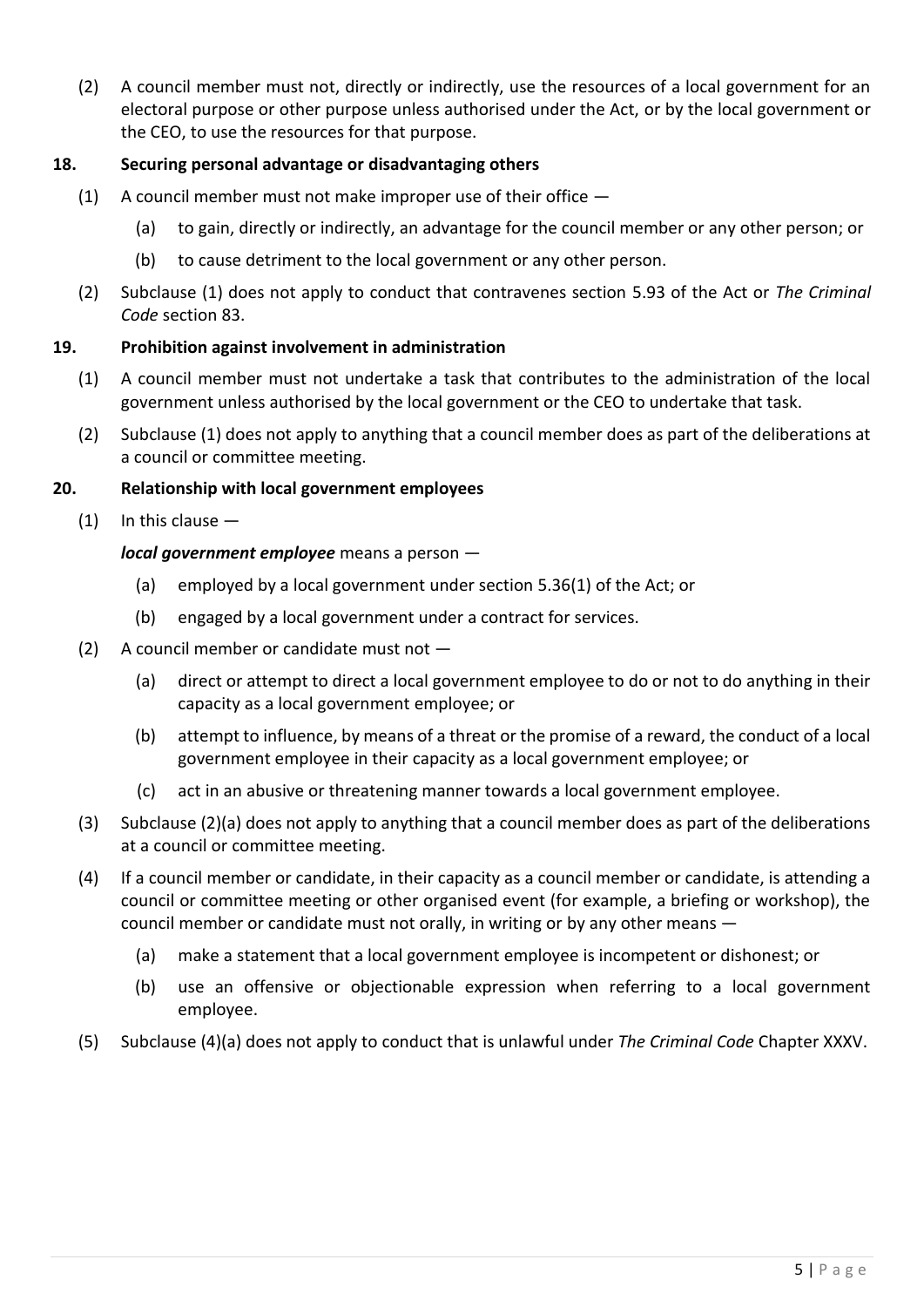# **21. Disclosure of information**

 $(1)$  In this clause  $-$ 

*closed meeting* means a council or committee meeting, or a part of a council or committee meeting, that is closed to members of the public under section 5.23(2) of the Act;

*confidential document* means a document marked by the CEO, or by a person authorised by the CEO, to clearly show that the information in the document is not to be disclosed;

*document* includes a part of a document;

*non-confidential document* means a document that is not a confidential document.

- (2) A council member must not disclose information that the council member
	- (a) derived from a confidential document; or
	- (b) acquired at a closed meeting other than information derived from a non-confidential document.
- (3) Subclause (2) does not prevent a council member from disclosing information
	- (a) at a closed meeting; or
	- (b) to the extent specified by the council and subject to such other conditions as the council determines; or
	- (c) that is already in the public domain; or
	- (d) to an officer of the Department; or
	- (e) to the Minister; or
	- (f) to a legal practitioner for the purpose of obtaining legal advice; or
	- (g) if the disclosure is required or permitted by law.

#### **22. Disclosure of interests**

 $(1)$  In this clause  $-$ 

#### *Interest* —

- (a) means an interest that could, or could reasonably be perceived to, adversely affect the impartiality of the person having the interest; and
- (b) includes an interest arising from kinship, friendship or membership of an association.
- (2) A council member who has an interest in any matter to be discussed at a council or committee meeting attended by the council member must disclose the nature of the interest —
	- (a) in a written notice given to the CEO before the meeting; or
	- (b) at the meeting immediately before the matter is discussed.
- (3) Subclause (2) does not apply to an interest referred to in section 5.60 of the Act.
- (4) Subclause (2) does not apply if a council member fails to disclose an interest because the council member did not know —
	- (a) that they had an interest in the matter; or
	- (b) that the matter in which they had an interest would be discussed at the meeting and the council member disclosed the interest as soon as possible after the discussion began.